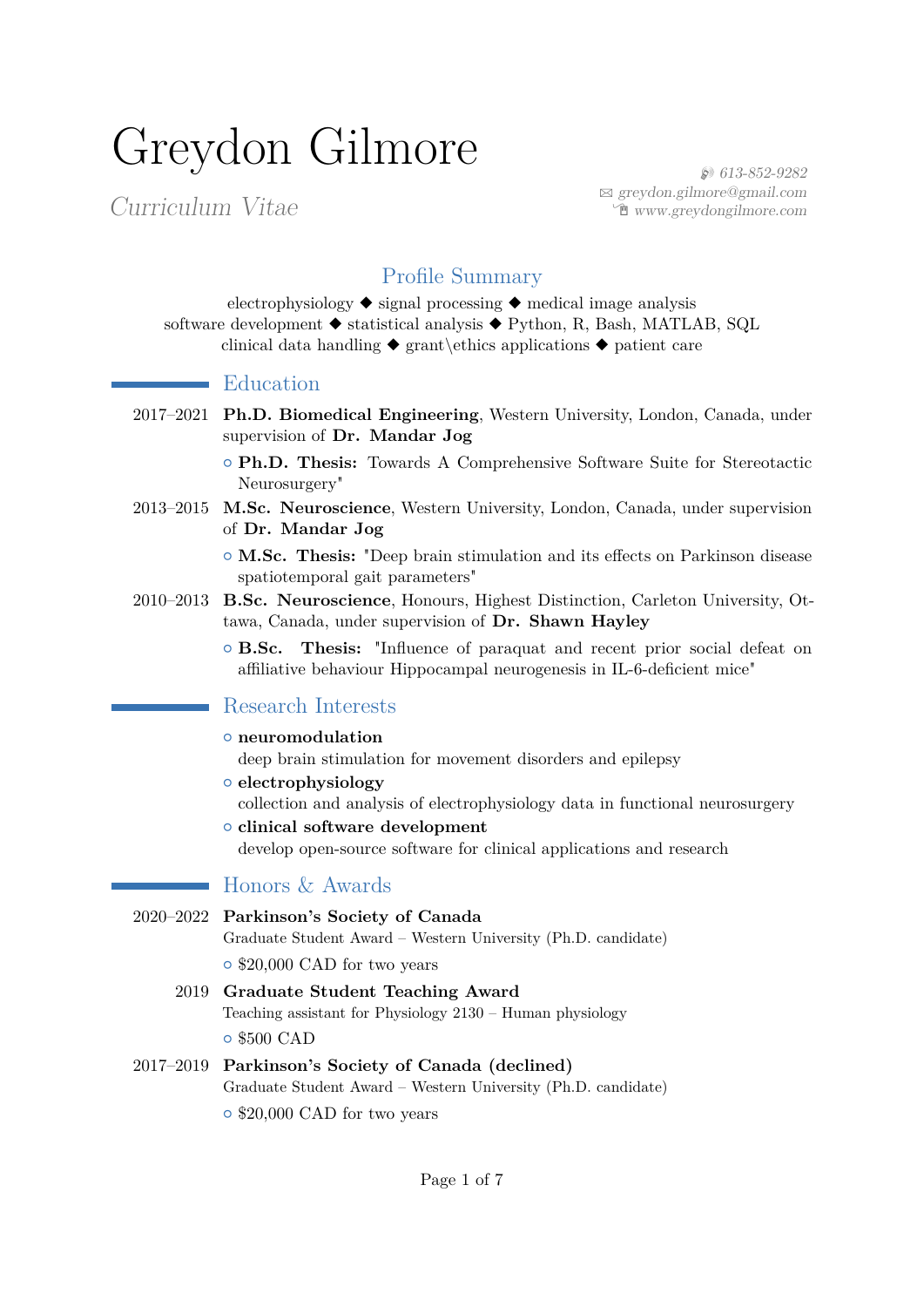- 2017–2019 **OCE Talent Edge Internship Program (26784)** Intern Talentedge Program – Western University (Ph.D. candidate)  $\circ$  \$60,000 CAD for two years
	- 2017 **Graduate Student Innovation Scholars** WORLDDiscoveries – Western University (Ph.D. candidate) { \$1,500 CAD
	- 2017 **Scholarship for Intraoperative Neurophysiological Monitoring Course** Western University (Ph.D. candidate)

{ \$7,250 USD

- 2016 **Natural Sciences and Engineering Research Council of Canada** Partnered grant with Fanshawe College – Western University  $\circ$  \$30,000 CAD for summer term
- 2014–2016 **Canadian Institute of Health Research** Canadian Graduate Scholarship – Western University (M.Sc. Candidate) { \$18,500 CAD for two years
	- 2013 **The University Medal in Science** Highest academic standing in the faculty of science – Carleton University { \$7,250 USD
- 2010–2013 **Dean's List** Carleton University (B.Sc. Neuroscience)

# Research Experiences

- 2013–present **Graduate Research Assistant**, Movement Disorders Center, London, Canada, under supervision of **Dr. Mandar Jog**
	- $\circ$  routinely collect spike traces from microelectrodes within the subthalamic nucleus and local field potentials from the motor cortex (ECoG), while the patient performs cognitive tasks in the operating room
	- $\circ$  analyze spike and LFP data within Python and MATLAB
	- { localize all DBS electrodes using STEALTH
	- $\circ$  follow patients before surgery and up to 1-year post DBS surgery, while investigating various DBS parameter settings on motor outcome (eg. voltage, frequency, pulse width)
	- { collect kinematic data using 17 inertial sensors and gait analysis software
	- $\circ$  statistical analysis on kinematic data for the purpose of understanding motor response to setting changes
	- $\circ$  manage patients according to proper GCP, FDA and ICH guidelines
	- $\circ$  effectively communicated innovative and novel research at many international conferences for several science and medical societies
	- { prepared several successful grant applications (Mitacs, CIHR, NSERC and Parkinson's society of Southwestern Ontario)
	- $\circ$  ongoing manuscript preparation and publication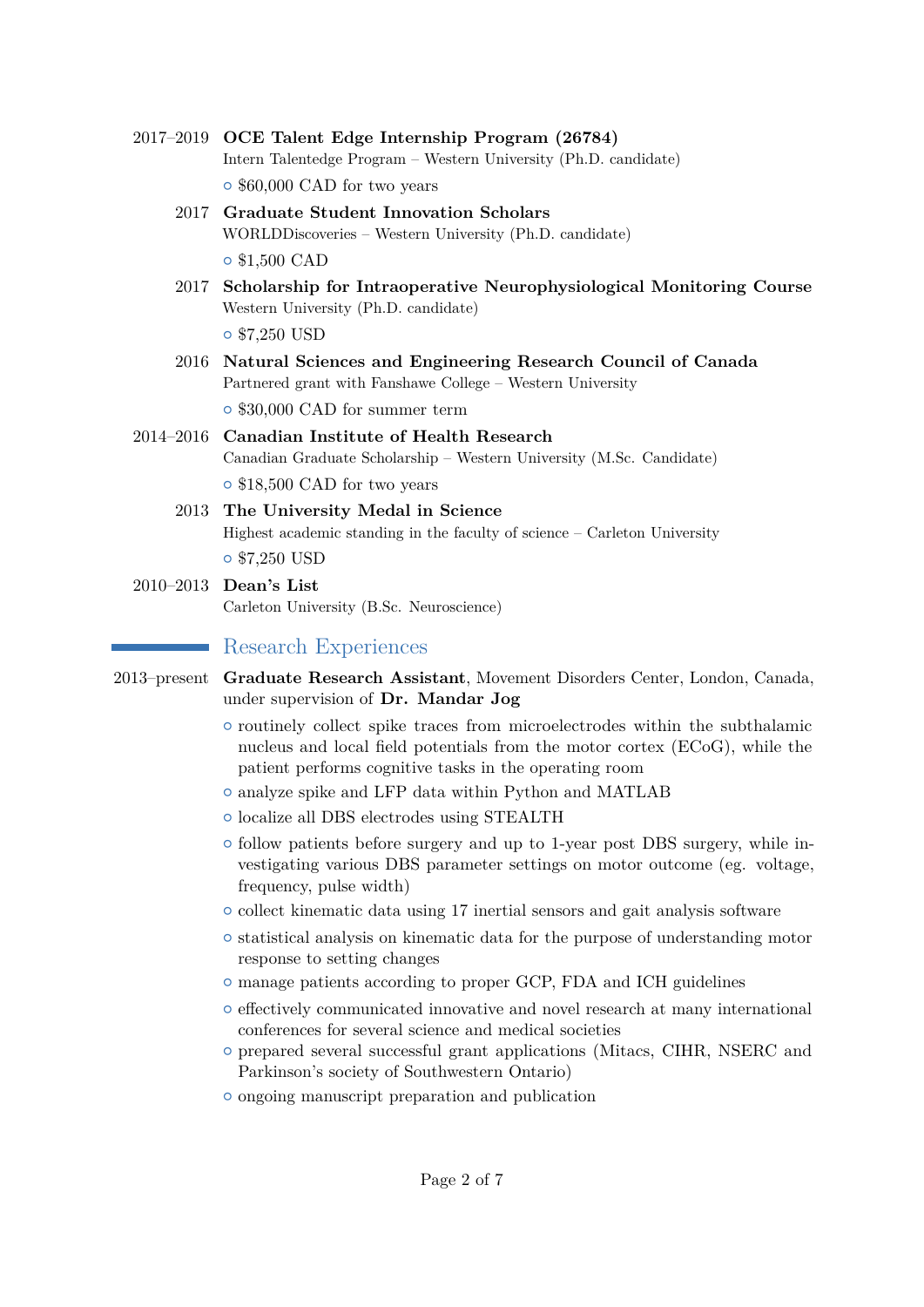# Professional Experience

- 2016–present **Intraoperative Electrophysiologist**, London Health Sciences Centre, Department of Neurosurgery, London, Canada
	- $\circ$  provide intraoperative electrophysiology support during neurosurgical procedures
	- $\circ$  extracellular single-unit recordings, audio evoked potentials, EEG/iEEG, subdural grids
	- 2015–2016 **Clinical Trial Coordinator**, London Health Sciences Centre, Movement Disorders Center, London, Canada
		- { initiate and manage various clinical research projects and provide project specific administrative support
		- $\circ$  assist with actual clinical research activities by collecting and recording pertinent data
		- { provide clinical trial coordination and project management as specified in IRB approved pharmaceutical studies
		- $\circ$  screen potential patients for eligibility through record review of laboratory tests and past medical history, for criteria related to participation in clinical trials
		- $\circ$  implemented and monitored clinical trial to ensure sponsor/investigator obligations are met and are compliant with applicable local requirements and FDA and ICH guidelines

## Publications

- 2022 Dinkar Kulshreshtha, Marcus Pieterman, **Greydon Gilmore**, Mandar Jog (2022). Adapting the listening time for micro-electrode recordings in deep brain stimulation interventions.*Journal of Neurology*. doi: 10.1007/s00415-021-10666-8
- 2022 Mohamad Abbass, **Greydon Gilmore**, Alaa Taha, Ryan Chevalier, Magdalena Jach, Terry M Peters, Ali R Khan, Jonathan C Lau (2022). Application of the anatomical fiducials framework to a clinical dataset of patients with Parkinson's disease.*Brain Structure and Function*. doi: 10.1007/s00429-021-02408-3
- 2021 Thibault Martin, **Greydon Gilmore**, Claire Haegelen, Pierre Jannin, John SH Baxter (2021). Adapting the listening time for micro-electrode recordings in deep brain stimulation interventions.*International Journal of Computer Assisted Radiology and Surgery*. doi: 10.1007/s11548-021-02379-0
- 2021 Thibault Martin, Maxime Peralta, **Greydon Gilmore**, Paul Sauleau, Claire Haegelen, Pierre Jannin, John SH Baxter (2021). Extending convolutional neural networks for localizing the subthalamic nucleus from micro-electrode recordings in Parkinson's disease.*Biomedical Signal Processing and Control*. doi: 10.1016/j.bspc.2021.102529
- 2021 Maryam H Mofrad, **Greydon Gilmore**, Seyed M Mirsattari, Jorge G Burneo, David A Steven, Ali Khan, Ana Suller Marti, Lyle Muller (2021). Waveform detection by deep learning reveals multi-area spindles that are selectively modulated by memory load.*bioRxiv*. doi: 10.1101/2021.05.14.444188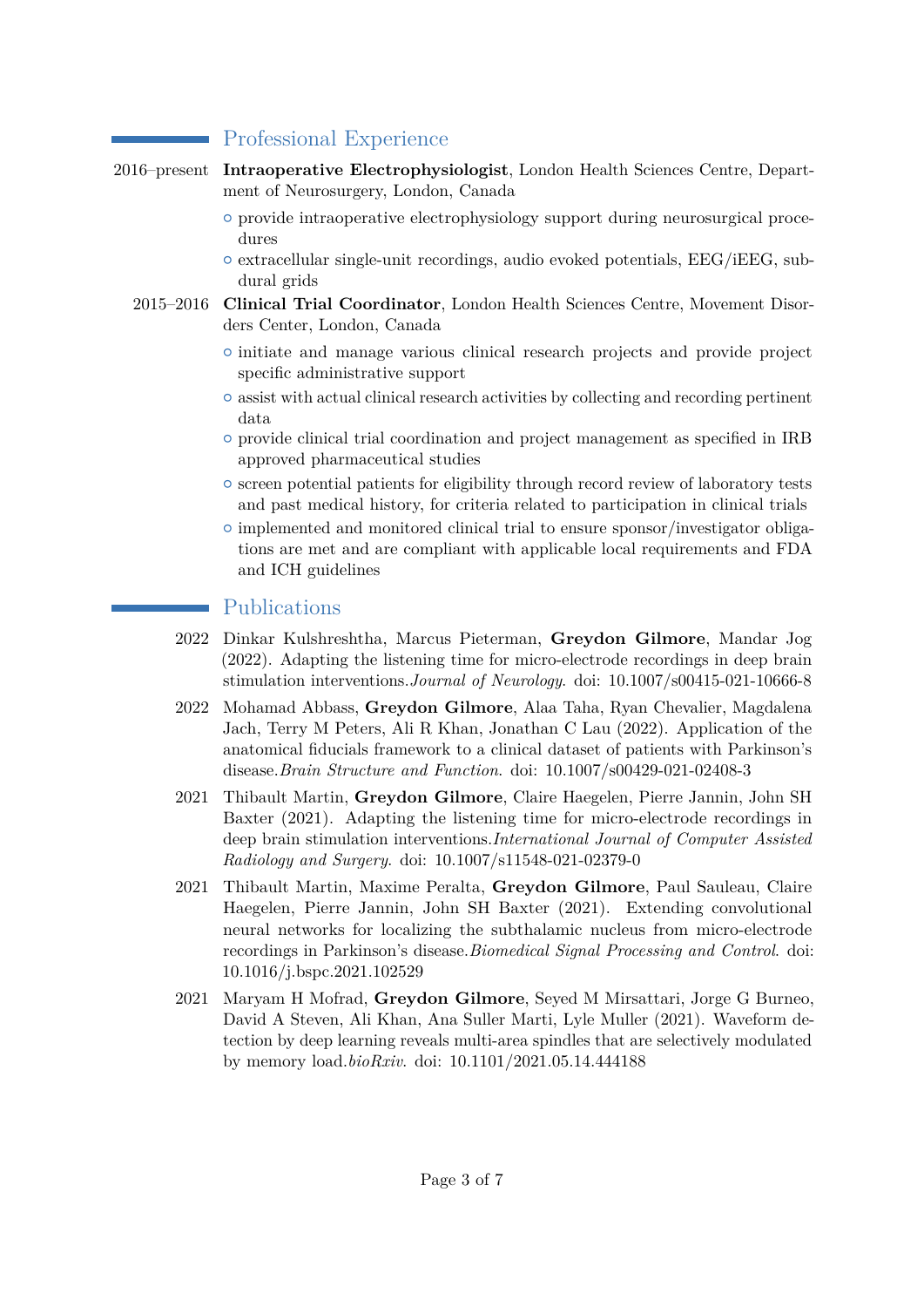- 2020 Jonathan C Lau, Yiming Xiao, Roy AM Haast, **Greydon Gilmore**, Kâmil Uludağ, Keith W MacDougall, Ravi S Menon, Andrew G Parrent, Terry M Peters, Ali R Khan (2020). Direct visualization and characterization of the human zona incerta and surrounding structures.*Human brain mapping*. doi: 10.1002/hbm.25137
- 2020 Igor Varga, Eduard Bakstein, **Greydon Gilmore**, Daniel Novak (2020). Image-Based Subthalamic Nucleus Segmentation for Deep Brain Surgery with Electrophysiology Aided Refinement.*Workshop on Clinical Image-Based Procedures*. doi: /10.1007/978-3-030-60946-7\_4
- 2020 Daphne Hui, Aditya Murgai, **Greydon Gilmore**, Shabna Mohideen, Andrew Parrent, Mandar Jog (2020). Assessing the effect of current steering on the total electrical energy delivered and ambulation in Parkinson's disease. *Nature: Scientific reports*. doi: 10.1038/s41598-020-64250-7
- 2020 Mahsa Khosravi, S. Farokh Atashzar, **Greydon Gilmore**, Mandar Jog, Rajni Patel (2020). Intraoperative Localization of STN During DBS Surgery Using a Data-Driven Model. *IEEE Journal of Translational Engineering in Health and Medicine*. doi: 10.1109/JTEHM.2020.2969152
- 2019 **Greydon Gilmore**, Aditya Murgai, Abdulrahman Nazer, Andrew Parrent, Mandar Jog (2019). Zona incerta deep-brain stimulation in orthostatic tremor: efficacy and mechanism of improvement. *Journal of Neurology*. doi: 10.1007/s00415-019- 09505-8
- 2019 **Greydon Gilmore**, Arnaud Gouelle, Mitchell Adamson, Marcus Pieterman, Mandar Jog (2019). Forward and backward walking in Parkinson disease: A factor analysis. *Gait & Posture*. doi: 10.1016/j.gaitpost.2019.08.005
- 2019 **Greydon Gilmore**, Aditya Murgai, Mandar Jog (2019). Letter to the Editor Regarding "Statistical Shape Analysis of Subthalamic Nucleus in Patients with Parkinson's Disease". World Neurosurgery. doi: 10.1016/j.wneu.2019.03.266
- 2019 Mahsa Khosravi, Seyed Farokh Atashzar, **Greydon Gilmore**, Mandar Jog, Rajni Patel (2019). Unsupervised Clustering of Micro-Electrophysiological Signals for localization of Subthalamic Nucleus during DBS Surgery. 2019 9th International IEEE/EMBS Conference on Neural Engineering.
- 2018 Mitch B. Adamson, **Greydon Gilmore**, Tyler W. Stratton, Navid Baktash, Mandar Jog (2018). Medication status and dual-tasking on turning strategies in Parkinson disease. In Journal of the neurological sciences. Doi: 10.1016/j.jns.2018.11.028
- 2018 Mahsa Khosravi, Seyed Farokh Atashzar, **Greydon Gilmore**, Mandar Jog, Rajni Patel (2018). Electrophysiological signal processing for intraoperative localization of subthalamic nuleus during deep brain stimulation surgery. *2018 IEEE Global Conference on Signal and Information Processing*.
- 2017 **Greydon Gilmore**, Donald Lee, Andrew Parrent, Mandar Jog (2017). The current state of post-operative imaging in the presence of deep brain stimulation electrodes. Movement Disorders. doi: 10.1002/mds.27028
- 2017 **Greydon Gilmore**, Mandar Jog (2017). Future perspectives: Assessment tools and rehabilitation in the new age. In Fen, C.H., Barsottini, O. (1st edition, pp. 155-182), Movement Disorders Rehabilitation. New York, New York: Springer.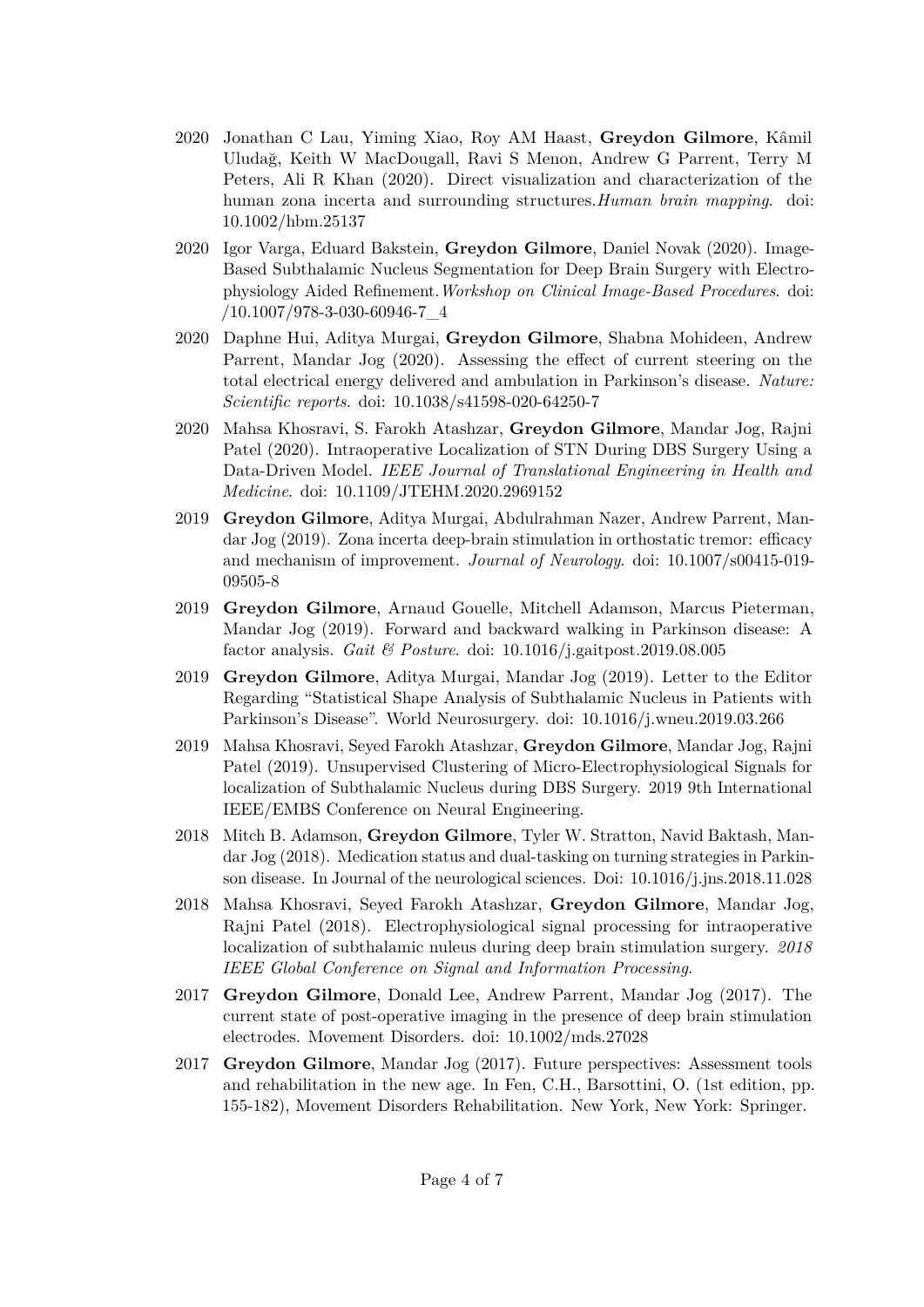- 2017 Memar, S., Delrobaei, M., **Gilmore, G.**, McIsaac, K., Jog, M. (2017). Segmentation and detection of physical activities during a sitting task in Parkinson's disease participants using multiple inertial sensors. Journal of Applied Biomedicine. doi: 10.1016/j.jab.2017.05.002
- 2017 Delrobaei, M., Baktash, N., **Gilmore, G.**, McIssaac K., Jog, M. (2017). Using wearable technology to generate objective Parkinson's disease dyskinesia severity score: Possibilities for home monitoring. IEEE Trans Neural Systems Rehabilitation Engineering. doi: 10.1109/TNSRE.2017.2690578.
- 2016 Delrobaei, M., Tran, S., **Gilmore, G.**, McIssac, K., Jog, M. (2016). Characterization of multi-joint upper limb movements in a single task to assess bradykinesia. Journal of the Neurological Sciences, 368 (337-342). doi: 10.1016/j.jns.2016.07.056
- 2015 Delrobaei, M., Tran, S., **Gilmore, G.**, Ogjanovic, K., McIssac, K., Jog, M. (2015). The impact of electrical parameters on bradykinesia of Parkinson's disease patients after deep brain stimulation surgery. Movement Disorders, 30 (S88-S88).
- 2014 Delrobaei, M., Parrent, A., Tran, S., **Gilmore, G.**, Ogjanovic, K., McIssac, K., Jog, M. (2014). Quantifying the short-term effects of deep brain stimulation surgery on bradykinesia in Parkinosn's disease patients. Biomedical Engineering. 21th Iranina Conference (pp 224-228). doi: 10.1109/ICBME.2014.7043926

#### Teaching Experiences

- 2020–2021 **Teaching Assistant**, Human Physiology (PHYS 1020), Western University, London, Canada
- 2016–2020 **Teaching Assistant**, Human Physiology (PHYS 2130), Western University, London, Canada
- 2014–2015 **Teaching Assistant**, Student Development Centre (Indigenous Services), Western University, London, Canada
- 2013–2014 **Teaching Assistant**, Child Development (Psyc 2045), Western University, London, Canada

#### Conference Presentations

- 2017 **Society for Neuroscience**, Washington D.C. Oral presentation of Ph.D. Thesis work
- 2016 **Society for Neuroscience**, San Diego, California Oral presentation of Ph.D. Thesis work
- 2015 **Society for Neuroscience**, Chicago, Illinois Oral presentation of Ph.D. Thesis work
- 2015 **International Neuromodulation Society**, Montreal, Quebec Oral presentation of M.Sc. Thesis work
- 2014 **International Gait and Posture Conference**, Vancouver, British Columbia Oral presentation of M.Sc. Thesis work
- 2014 **Canadian Association of Neuroscience Conference**, Montreal, Quebec Oral presentation of M.Sc. Thesis work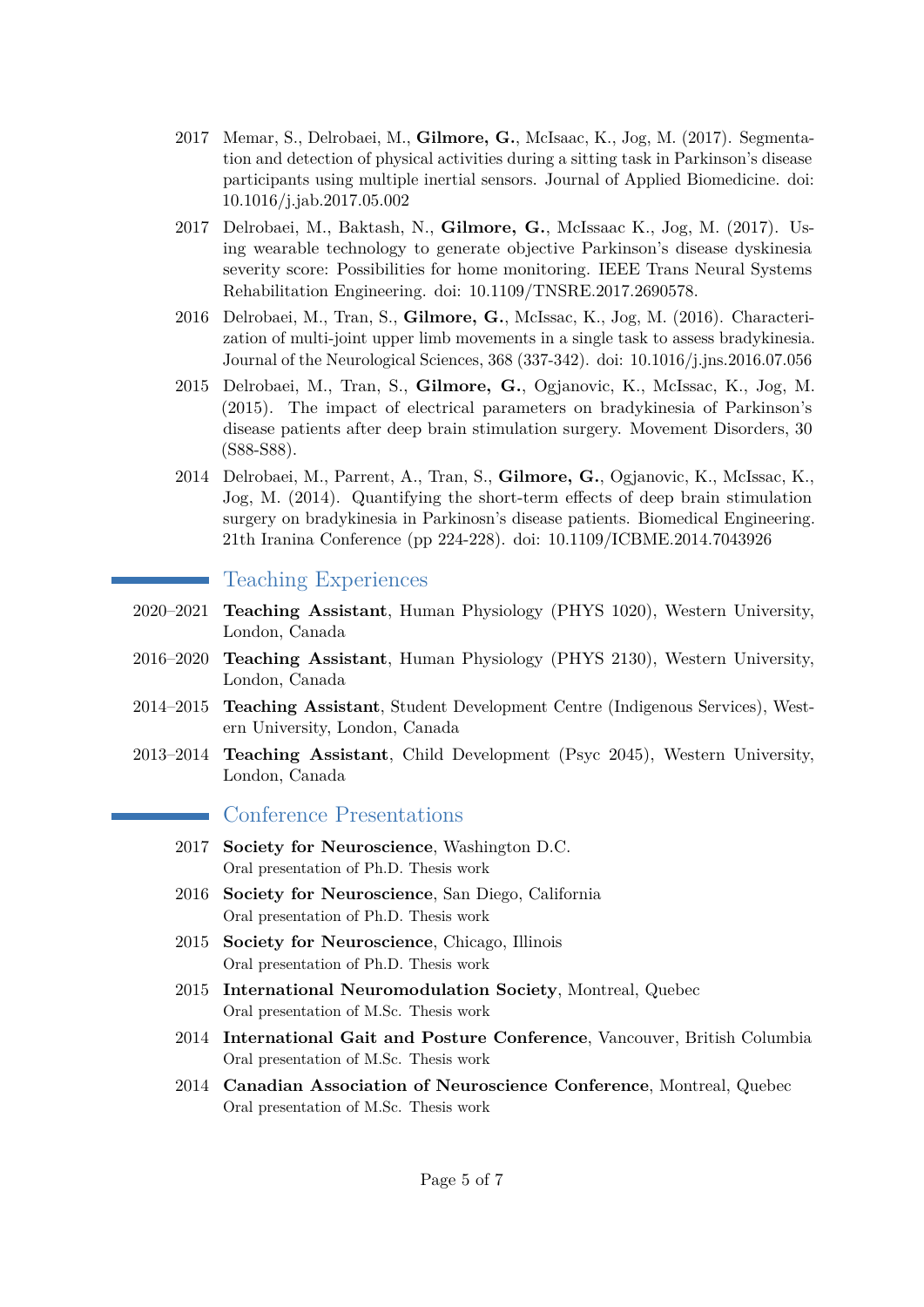# Training and Certificates

- 2018 Deep Learning Reinforcement Learning Summer School { Vector Institute and CIFAR, Toronto, Canada
- 2017 Intensive Intraoperative Neurophysiological Monitoring Course { Greenville Neuromodulation Centre, Greenville, Pennsylvania
- 2013–present Good Clinical Practice

÷,

÷

{ CITI Program

## Interests

Magic performing magic for 20+ years

Coffee wrote a coffee blog for a few years, travelled internationally to write reviews about cafes